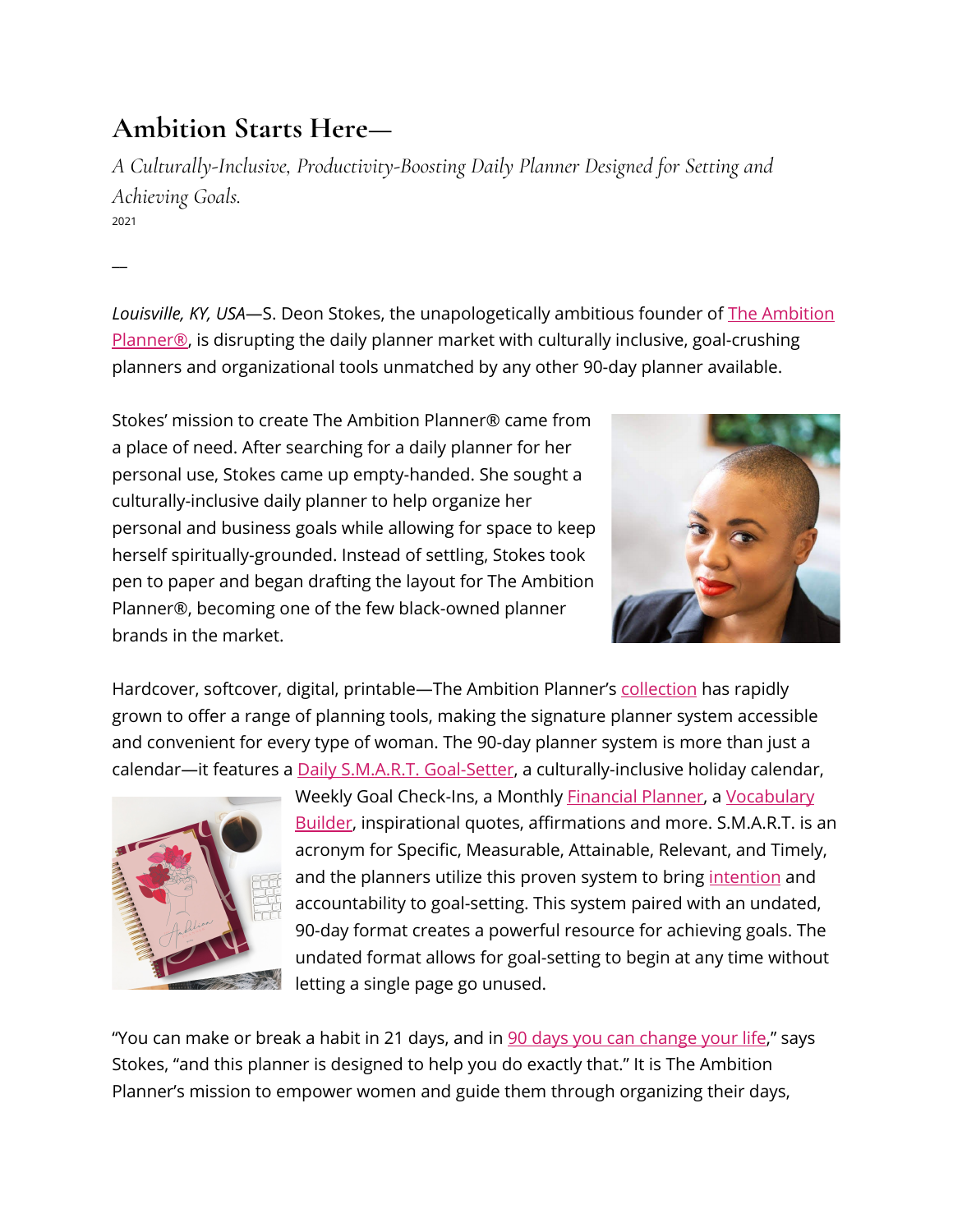weeks, and months with a planner that boosts productivity, values inclusivity, deepens spirituality, and helps women identify and achieve their most ambitious goals.

The daily planner has won the approval of driven professionals, entrepreneurs, life coaches, therapists, changemakers, faith-focused women and more. The Ambition Planner's powerful inclusive format is strikingly unique in the daily planner market, providing key productivity tools to be customized to the user's needs. The Ambition Planner® continues to release new products and printables to enhance their planner system, offering a [comprehensive](https://www.theambitionplanner.com/shop) collection to support anyone looking to add some valuable organization to their life.





In addition to daily planners and printables, The Ambition Planner® has also launched a [90-Day](https://www.theambitionplanner.com/product-page/ambitious-faith-90-day-devotional) Daily [Devotional,](https://www.theambitionplanner.com/product-page/ambitious-faith-90-day-devotional) *[Ambitious](https://www.theambitionplanner.com/product-page/ambitious-faith-90-day-devotional) Faith*, written by Stokes' mother, international speaker and teacher D. Reneé Mobley. Stokes partnered with her mother to create *Ambitious Faith* to inspire ambitious women to begin each day with intention and spirituality. The 90-day format perfectly pairs with the 90-day planners, offering a deepened focus on spirituality as a key element to setting and achieving goals.

More details about The Ambition Planner® and its signature 90-day planners, Daily Devotional, Printables, and Planner Bundles are available at [theambitionplanner.com](https://www.theambitionplanner.com/) and [Etsy.com/shop/theambitionplanner.](https://www.etsy.com/shop/TheAmbitionPlanner) *Ambitious Faith* can also be found at [Amazon.com.](https://www.amazon.com/dp/B08RH7J8R9)

 $\overline{\phantom{a}}$ 

The Ambition Planner®, founded by S. Deon Stokes, is on a mission to empower women and guide them to success with a planner that boosts productivity, values inclusivity, deepens spirituality, and helps women identify and achieve their most ambitious goals. The Ambition Planner® offers a collection of physical and digital planners, printables and productivity tools, all designed to support setting and achieving ambitious goals. Visit [theambitionplanner.com](https://www.theambitionplanner.com/) for more information.